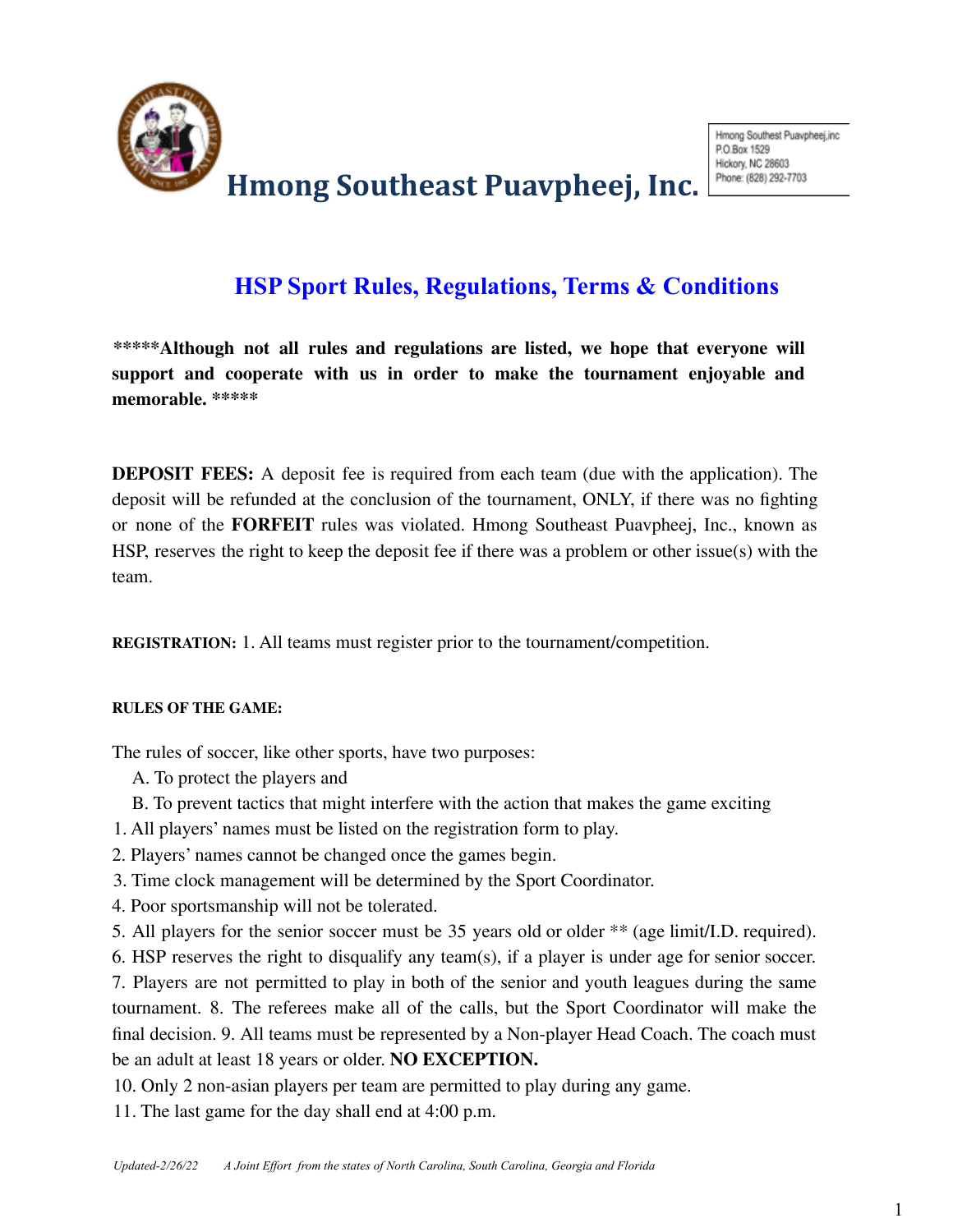

**BALLS:** Since there is no single "official" style of ball used in soccer, any ball is acceptable if agreed by both teams playing at the time.

### **CLOTHING AND EQUIPMENT:**

- 1. All players must wear shin guards (required).
- 2. The officials reserve the right to inspect each team's equipment before playing.
- 3. All players must wear proper attires: Shoes, socks, shorts, and shirts (uniforms).

4. Helmets, watches, rings, necklace, or any other item that the referee feels might be dangerous is not permitted.

### **SUBSTITUTIONS** (tournament not league):

- 1. Unlimited substitutions are permitted.
- 2. Players must report to the officials before substituting
	- A. Violators will be penalized (captain gets yellow card)
- 3. When a substitution is permitted
	- A. When the ball is out of the field
	- B. When the goal is scored
	- C. When it's half time.
	- D. When a player is seriously injured

### **FORFEIT** (No Refund):

- 1. Team is 15 minutes late before a game.
- 2. Less than 7 players
- 3. Fighting regardless of who initiated the fight.
- 4. Team with three red cards during one game.
- 5. Team with five red cards during the tournament.

### **GOALS:**

- 1. The position of the ball determines the goal.
	- A. The ball must cross over the entire goal line and into the goalmouth.
	- B. The positions of the goalkeeper are not important.
- 2. If the ball ricochets off the goal post, the corner flag, and the referee, it's a goal.
- 3. Goal may not be in scored in these situations: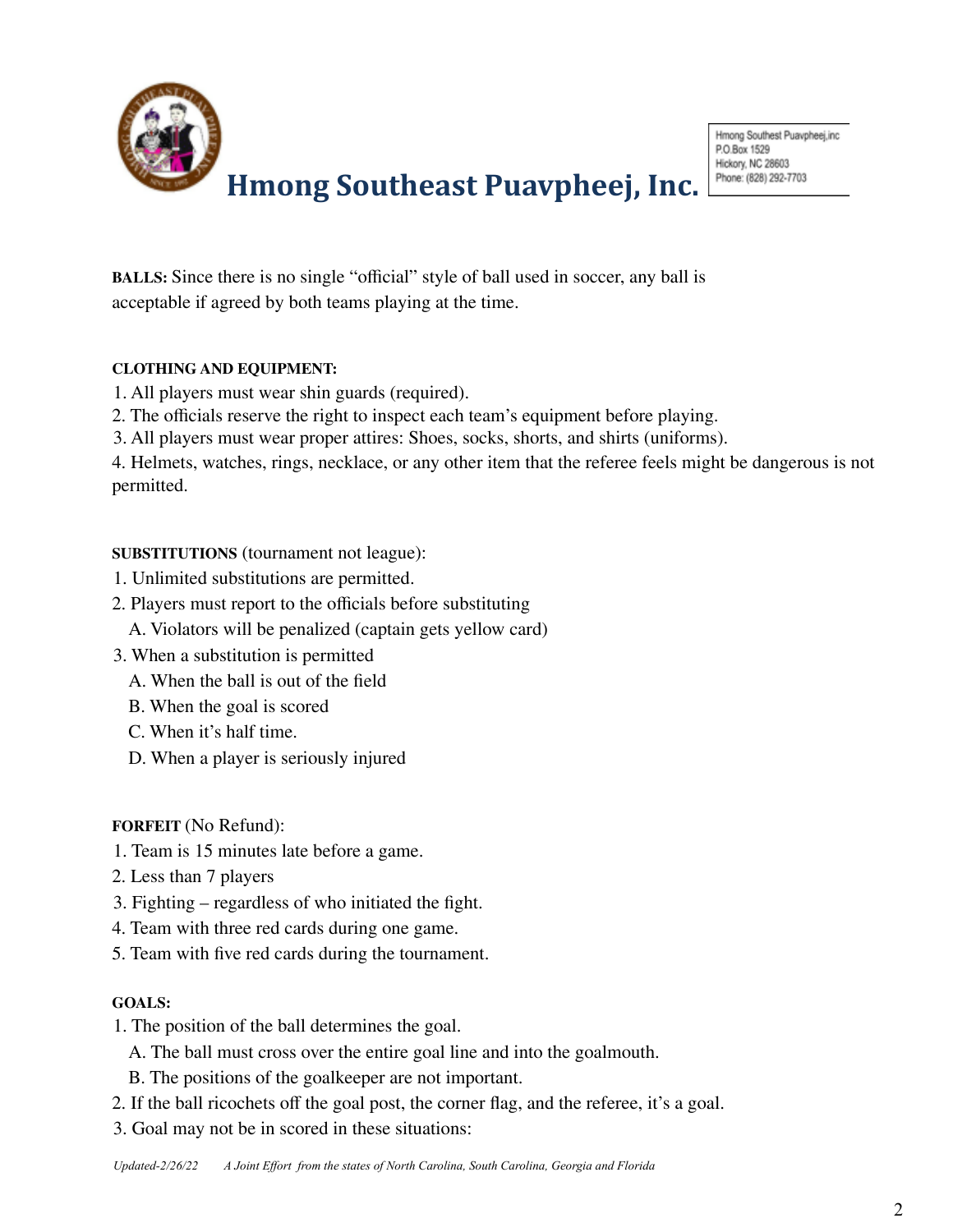

Hmong Southest Puavpheej,inc P.O.Box 1529 Hickory, NC 28603 Phone: (828) 292-7703

- A. A direct throw-in (without touching any player or players).
- B. A defender's direct kickoff.
- C. A direct kick on an indirect penalty kick.

### **KICKS AWARDED FOR VIOLATIONS:**

### 1. Indirect Kicks

A. The Ball must be touched by another player of either team (including the goaltender).

- 2. Direct Kicks
	- A. Can be shot straight in for a score without being touched by another player
- 3. Penalty Kicks
	- A. Any intentional handball and foul committed inside the 18 yard line.
	- B. The goalkeeper's feet must be on the goal line until the ball is struck.

C. If the goalkeeper should move before the ball is struck; the advantage will be awarded to the shooter.

D. All of the players must be outside the penalty area or 18 yard line.

E. The shooter and his teammates may not play the ball again if it rebounds back from the goal post.

F. May shoot again if the ball hits the goalkeeper.

### **VIOLATORS:**

- 1. Players/team(s) engage in a fight will result in 3 years of probation.
	- A. Any player/team(s) involve in a fight will result in 3 years of probation and cannot participate in any of HSP's events during the 3 years. After the 3 years of the probation, if the team registers to play in any of HSP's event, the deposit will be doubled in cash for that team(s) for 3 additional years.
- 2. When a fight engages between the team(s), the team that initiated the fight will automatically be REMOVED and disqualified from the game. Also, the security deposit WILL NOT BE REFUNDED as a result of the fight for that team.
- 3. The team(s) engaged in a fight will lose the deposited money regardless if it is one person or the whole team.
- 4. When a fight starts in the field among the players, ALL coaches (Non-player coaches), family members and/ or friends are to remain on the sideline without any interference with the game. However, if a coach (Non-player coach), a family member, and/or any friend gets involved in the fight, the team will be disqualified from the game. Also, the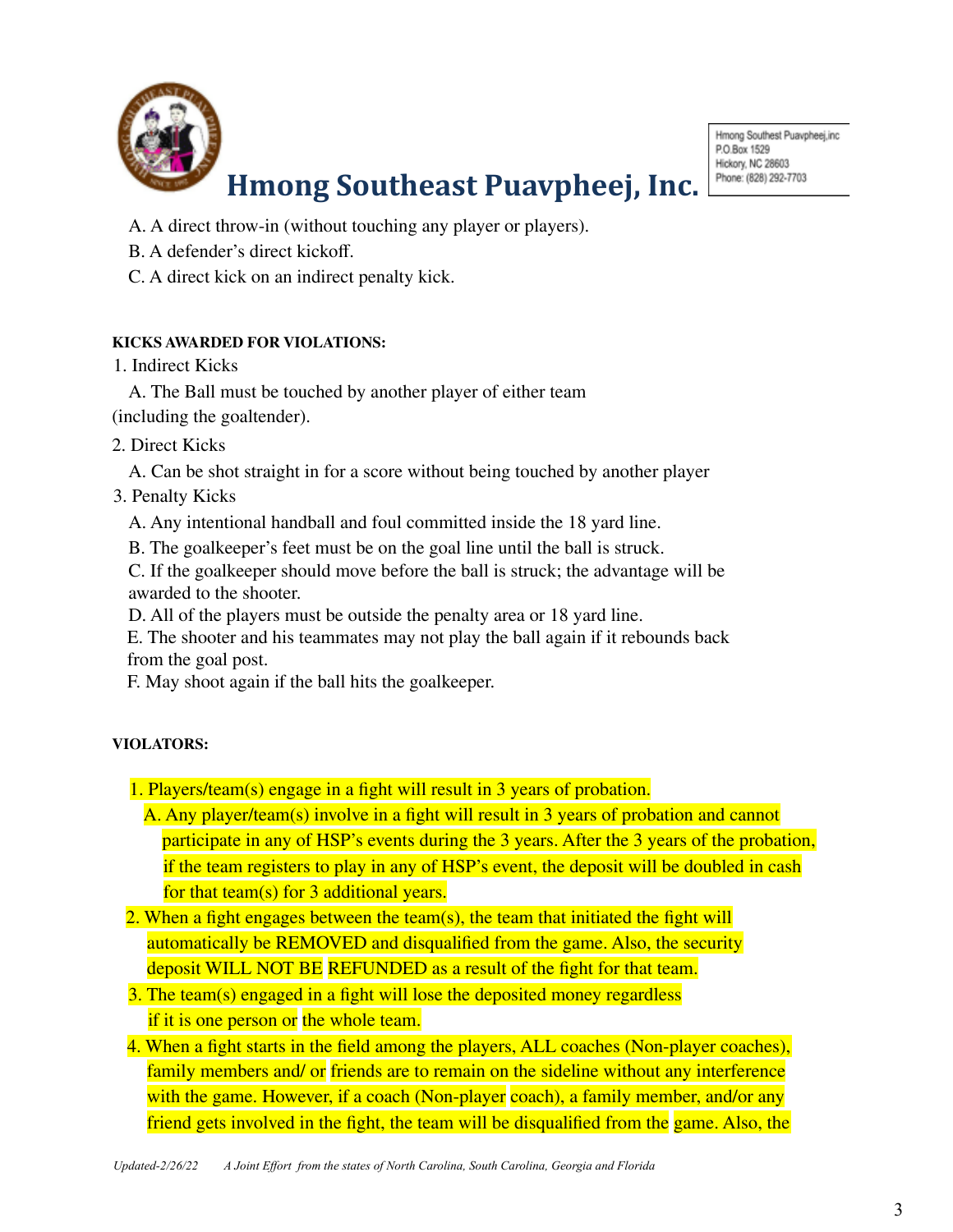

Non-player coach, family member, and/or friend will be escorted from the field and out of HSP's premises, if required.

- 5. During a game, if the coach (a Non-player coach) interferes with the referee and/or any of HSP staff or the Sport Coordinator pertaining to his/her team, he/she will automatically be removed from the game and be escorted from the field and/or be arrested, if required (i.e. verbal assaulting, spitting, etc).
- 6. Hitting the referees and/or HSP personnel will result in an arrest and/or prosecution in the court of law and banned from all future HSP events.
- 7. Any senior player, if the Sport Coordinator(s) suspects of under the age limit of 35 years old, the Sport Coordinator(s) has the right to check his/her identification (must have I.D. to verify)
- 8. **Kicking or attempting to kick an opponent.** Accidentally kicking an opponent while tackling the ball is not a foul unless it was careless, reckless, or there was excessive force. If a player slides tackles from the front, it will be considered at least a "dangerous play" (which is an indirect kick foul), or kicking or tripping, or "unsporting behavior", even if the ball is contacted, since it would at the least be reckless or dangerous. It will automatically be a **RED CARD**.
- 9. Players spitting at an opponent, referee, linesmen or any of HSP's staff will be an automatic RED CARD and will result in **3 years of probation**.
- 10. Deposit will be doubled in cash only for 3 years if a team engages in a fight resulting in disqualification.
- 11. **First warning = a YELLOW CARD**.
	- A. Player with a yellow must be out of the game for 5 minutes.
- 12. **Second warning = a RED CARD.**
	- A. A Red card player cannot play the rest of the game (NO SUBSTITUTION).
	- B. A Red card player cannot play the next game.
- 13. **If a fight should occur during a game, NO outfielder should get involved OR a RED CARD will be issued (i.e. team members, family members, friends, etc. NOT the immediate players in the field).**

### **OFFSIDE:**

\*\*\*\*\*The Offside causes more confusion than any other rules but here are a few guidelines that everyone should understand before playing. \*\*\*\*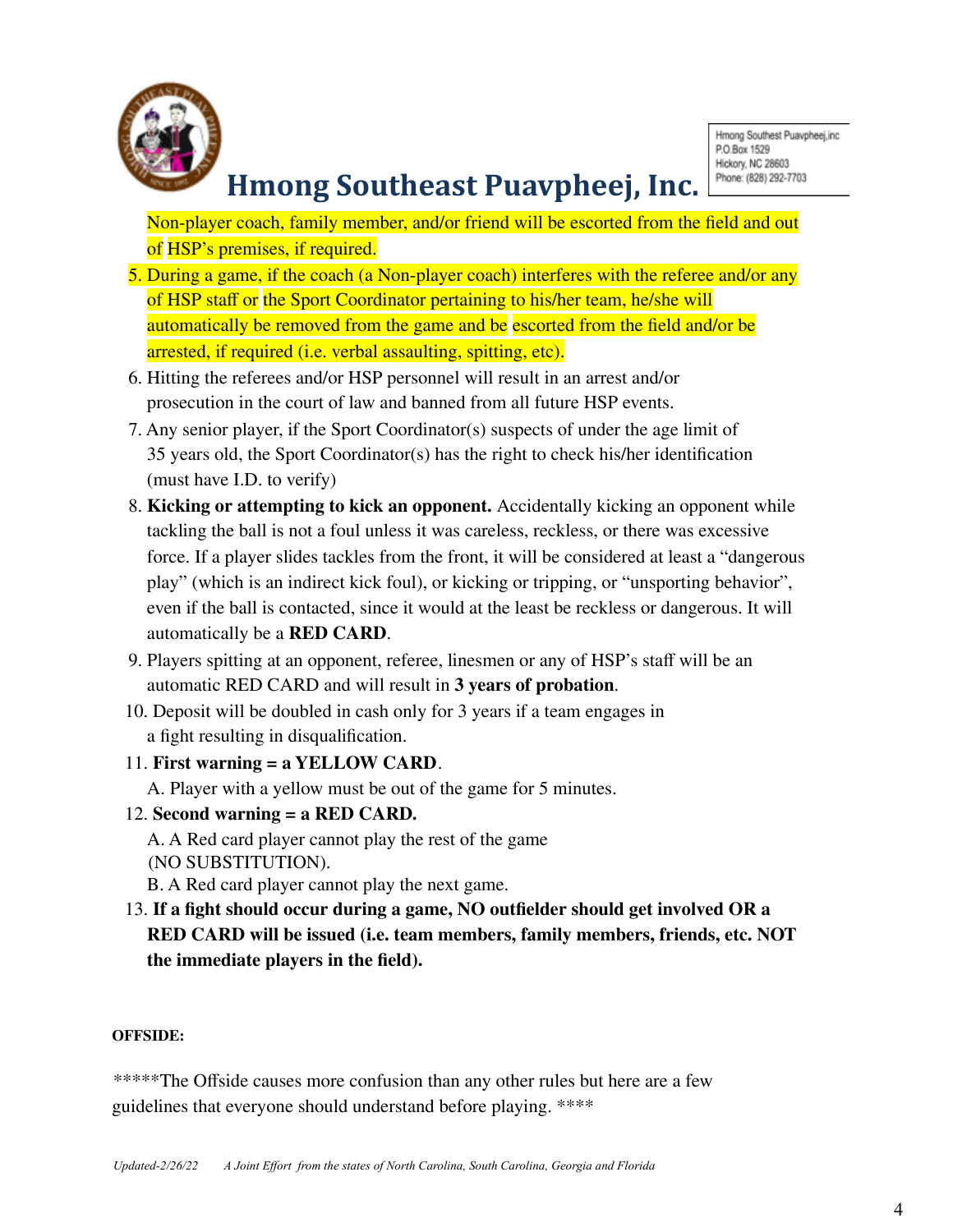

- 1. Offside is not called should a player just happen to be in an offside position.
	- A. The player has to be involved.
- 2. The offside player must have an effect on the play to be called offside.
	- A. The referee and the linesmen will be the judge of each offside call.
	- B. The referee has the final decision on the calls.

### **CORNER KICK:**

- 1. The ball must be placed in the corner box area.
- 2. The corner flag may not be removed.
- 3. It is a direct kick, and all the direct kick rules apply.

### **GOALKEEPERS:**

- 1. Must wear a distinguishable jersey.
- 2. May not delay the game.
- 3. The 6 seconds rules apply even on the roll.
	- A. If this is violated, an indirect kick will be awarded to the other team.

4. Cannot catch the ball if it passes from the defender (Further information will be given before the game).

### **PENALTY SHOOT OUT:**

- 1. Consist of 5 players from each team.
	- A. All shooters must remain in the center circle until it's his/her turn to shoot.
	- B. Goalie may also shoot.
- 2. If it is still tied, 3 new players from each team will be selected to shoot.
- 3. If tie again, the rest of the 11 remaining players (including the goalie) will shoot until someone misses.
- 4. Players can only shoot one time unless it's still tied after all 11 players.
- 5. NO SUBSTITUTION during this time.

### **FOUL/HANDBALL:**

1. Foul/Handball – 5 yard line, automatic penalty.

2. Foul/Handball—18 yard line, no penalty, (2) balls only.

3. A ball that throws in has to be touched by a player to be considered a goal. If a ball goes into the goal without touching a player, it is not considered a goal.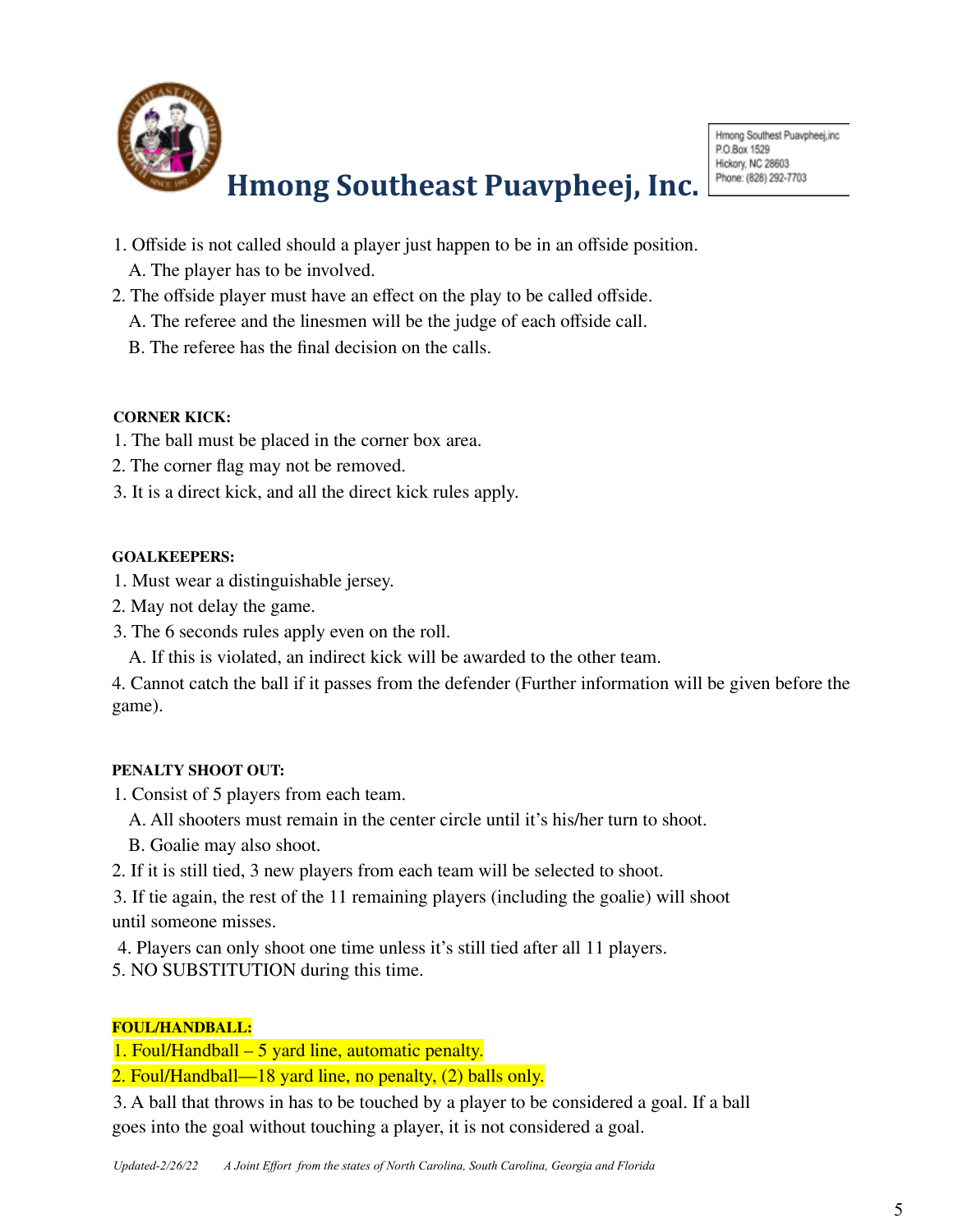

4. Player accidentally kicks the ball back to the goalie and the goalie catches the ball will not be a penalty.

5. Player purposely kicked the ball to the goalie will automatically be a penalty, if the goalie catches the ball.

6. Player headed the ball to the goalie – goalie catches the ball will not be a penalty.

7. When a goalie catches the ball; cannot bounce the ball. If the goalie bounces the ball,

it will be an automatic penalty.

8. Ball placed in center court – A player cannot kick back to player first, has to kick forward to teammate in order to be legal.

9. When a player is about to substitute in, the player has to notify linemen and be by linemen side in order to substitute in.

10. Cannot substitute a goalie – once a goalie starts a game, that goalie has to finish the whole game. However, a substitute is allowed, if the goalie is injured on the spot or hurt during the current game, where he can no longer play the game. Once he is removed from the game, he cannot come back until the game is over.

11. Every foul ball – when a ball is spotted on the ground, a player cannot kick the ball, until the referee blows the whistle to start kicking the ball.

### **\*\*\*\*\* Other rules not listed will be determined by the REFEREES when necessary \*\*\*\*\***

**\*\*\*\*\* All teams/players must respect Hmong Southeast Puavpheej's rules and regulations and sign this agreement prior to playing in any of the HSP's tournaments!!!! \*\*\*\*\*\***

**If you have any questions, please feel free to contact the Sport Coordinators:**

**Vam Yias Yaj @ (828) 292-7703**

**Ju Pao Muas @ (704) 352-3362**